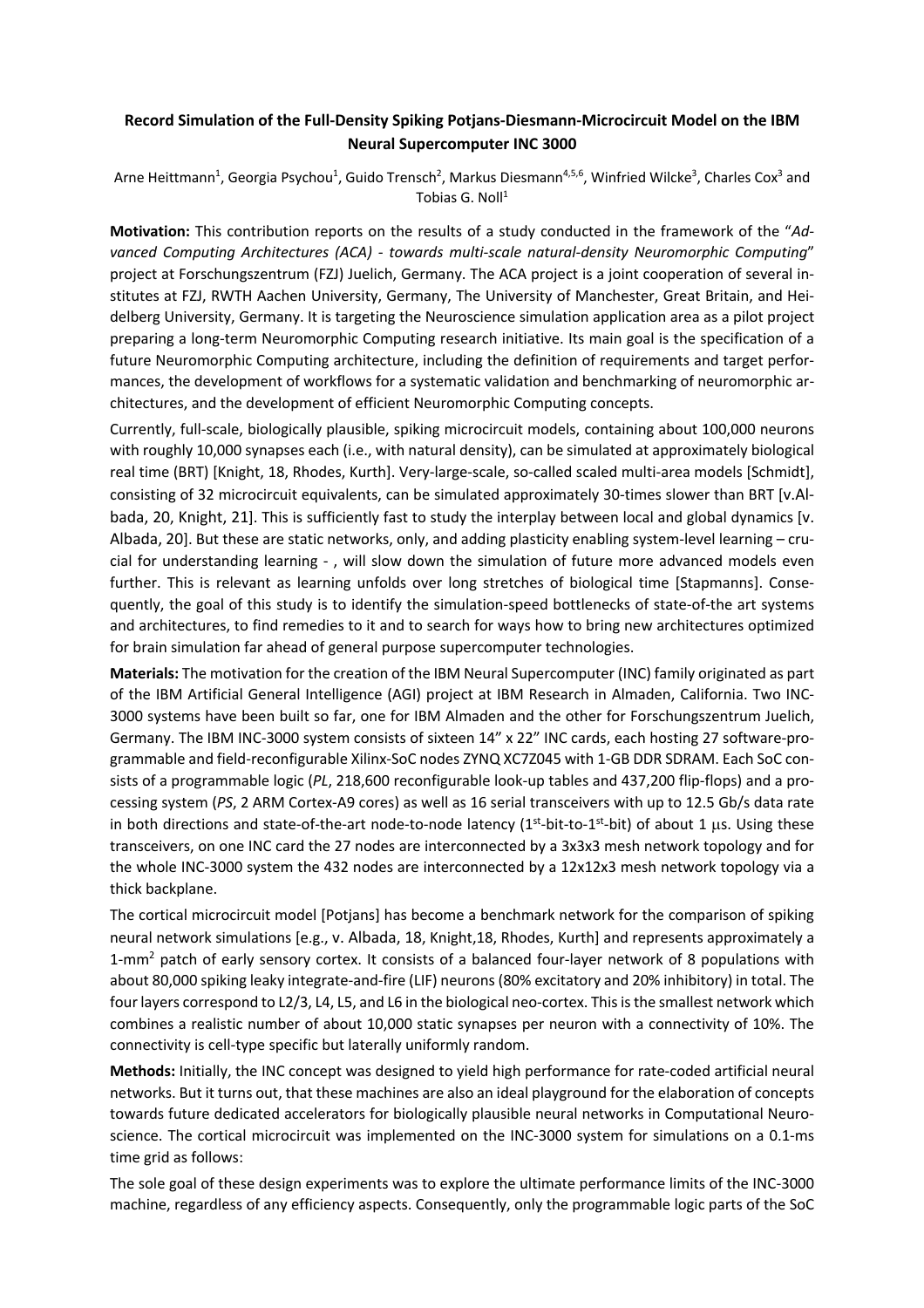nodes are used with maximum parallelism. Instead of the 1 GB SDRAM, only on-SoC low-latency block RAMs (BRAMs) are used as storage for the synapse data. All arithmetic is implemented with single-floating point precision and high-level synthesis with a target clock frequency of 150 MHz was applied in order to allow for quick design-space-exploration experiments.

AER (Adress Event Representation) spike packets are communicated by deterministic routing via a central master node and broadcasting. The processes on the nodes are synchronized by barrier messages, also using this communication infrastructure. In addition to the LIF neurons and exponential-decay shaped CUBA-synapse models of the original Potjans-Diesmann model, also Izhikevich and AdEx models and alphaand beta-shaped COBA-synapses were implemented. For advancing the state of the neuron models on the time grid, Forward-Euler-, Exact-Exponential-, Runge-Kutta-, and Parker-Sochacki-ODE-solver methods, are applied. As BRAMs are quite limited resources on the SoCs, for the sake of a minimal memory footprint and in order to shorten simulation-set-up time as much as possible, procedural network generation, as already proposed in [Roth], is used. Thereby, synaptic connections are drawn in a *deterministic* fashion using pseudo-random number generators again and again during simulation. Variants of *Walker's alias methods* [Walker] are applied as highly-optimized PRNGs.

Correctness of the simulation results was successfully verified as described in [v.Albada, 18], i.e. by comparing the probability distributions of average firing rates, coefficients of variation, and Pearson's correlation coefficients with that derived from reference simulations using NEST [Gewaltig].

**Results:** Under these constraints, it is optimal to have each INC-3000 node to host about 256 neuron models, resulting in the use of 305 nodes, equivalent to 70.6 % of the INC-3000 machine. The maximum Manhattan distance in the 12x12x3 mesh network is 24 hops and placing the master node in the center of the 305-node cluster results in a round-trip latency of about 18 µs. So, for a 0.1-ms time grid, the maximum speed-up over BRT is 100  $\mu$ s / 18  $\mu$ s = 5.56 X. The measured simulation time for 1 second of BRT is 246.3 msfor the original Potjans-Diesmann microcircuit, i.e. a speed-up of 4.06 X, is to the best of our knowledge, the fastest simulation of the microcircuit reported so far. From this, it is evident that in this machine the performance of the communication system establishes a brick wall to any further simulation-time improvement. This is also underlined by the fact that applying more sophisticated neuron and synapse models as well as ODE-solver methods increases the simulation time only marginally.

**Discussion:** For future very-large Neuroscience networks with sophisticated plasticity models a significant improvement of simulation times will be required. At a first glance, there are three mayor challenges in this: First at all, to "bring the spikes to the FLOPS" and to synchronize the massively parallel processes, i.e., ultra-low latency communications. Secondly, to access the synapse states (including plasticity information) in huge data structures, i.e., ultra-low latency memory accesses. And, last but not least, to allow for quick network generation in the preparation of the simulation itself, avoiding hours-long set-up times. Neither today's HPC systems nor dedicated neuromorphic computing systems are well suited to these requirements and new, network centric system concepts and architectures are needed to overcome the current limitations. At least the simulation of cortical intra-area spike communication via electrical interconnects sets stringent limits to the spatial distance between the compute nodes. Multi-area models will enforce the use of improved hierarchical communication and synchronization infrastructures. Very-large on-chip or at least on-package memories will become a must. The simulation of ultra-large unscaled cortical areas may require new concepts and hardware support for spatial mapping. Moreover, sophisticated plasticity models with compartmental dendrite models may also challenge arithmetic performance and make the use of efficient accelerators a must. Although, initially area and energy efficiency do not appear as a mayor goal for such systems, like in biology, the stringent communication-latency constraints do enforce a high integration density at least at the level of cortical areas and consequently the need for low power consumption. It appears not to be reasonable to expect that future development of general-purpose HPC systems will follow these directions.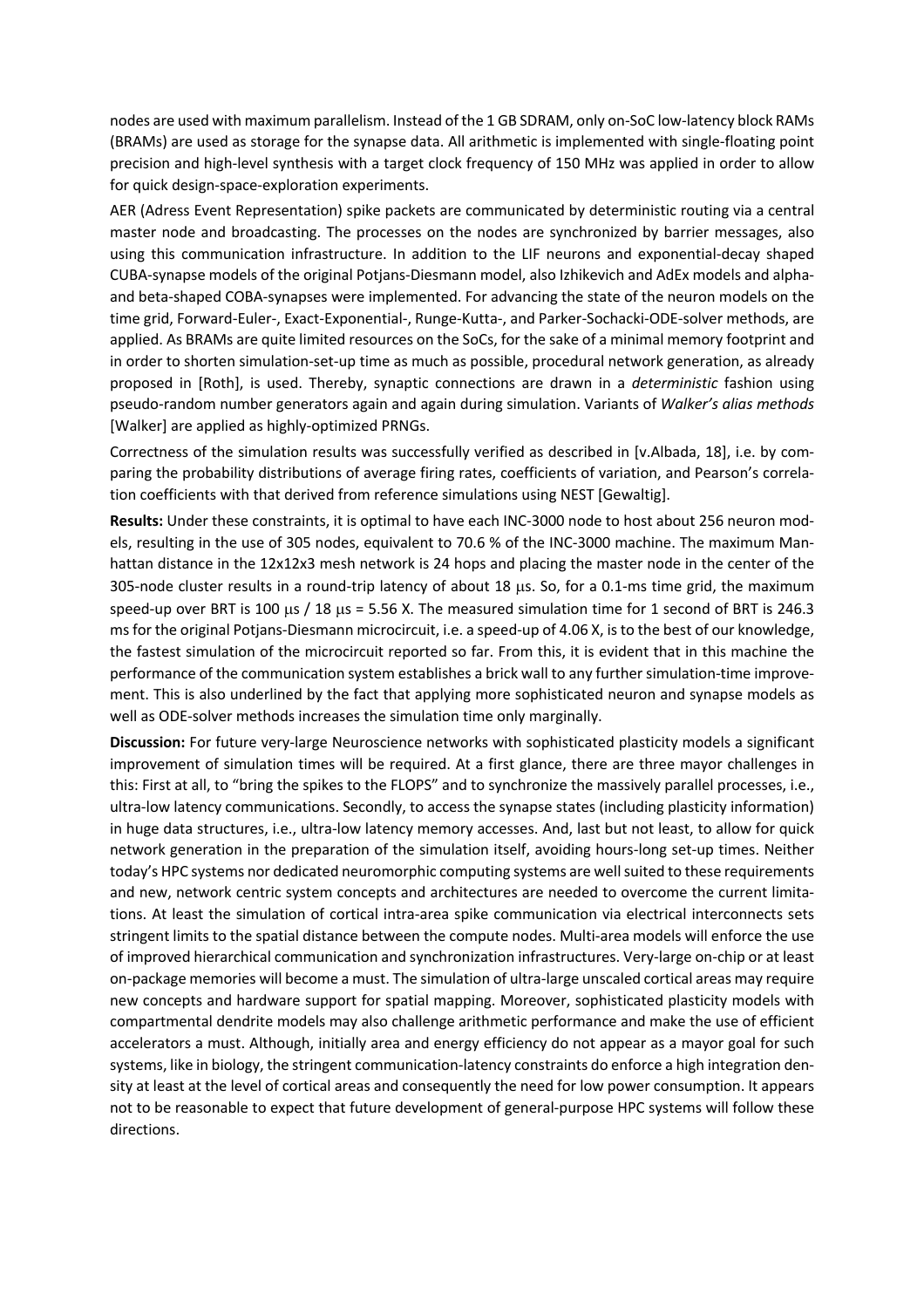**Funding:** This work is partially supported by Helmholtz Association Initiative and Networking Fund under project number SO-092 (Advanced Computing Architectures, ACA) and European Union's Horizon 2020 Framework Programme for Research and Innovation under Specific Grant Agreement No. 785907 (Human Brain Project SGA2) and No. 945539 (Human Brain Project SGA3),

## **References**

| [Knight, 18] | Knight, J.C., et al. (2018). GPUs Outperform Current HPC and Neuromorphic Solutions<br>in Terms of Speed and Energy When Simulating a Highly-Connected Cortical Model.<br>Front. Neurosci.12, doi: 10.3389/fnins.2018.00941                                                                                                                                                                                |
|--------------|------------------------------------------------------------------------------------------------------------------------------------------------------------------------------------------------------------------------------------------------------------------------------------------------------------------------------------------------------------------------------------------------------------|
| [Rhodes]     | Rhodes, O., Peres, L., Rowley, A.G.D., Gait, A., Plana, L.A., Brenninkmeijer, C., Furber,<br>S.B. (2020). Real-time cortical simulation on neuromorphic hardware. Philosophical<br>Transactions of the Royal Society A: Mathematical, Physical and Engineering Sciences,<br>Vol.378, No.2164, doi: 10.1098/rsta.2019.0160                                                                                  |
| [Kurth]      | Kurth, A., Finnerty, J., Terhorst, D., Pronold, J., Senk, J., Diesmann, M. (2020). Sub<br>realtime simulation of a full density cortical microcircuit model on a single compute<br>node. Bernstein Conference 2020. doi: 10.12751/nncn.bc2020.0221                                                                                                                                                         |
| [Schmidt]    | Schmidt, M. et al. (2018). A Multi-Scale Layer-Resolved Spiking Network Model of<br>Resting-State Dynamics in Macaque Visual Cortical Areas. Ed.Lyle J. Graham. PLOS<br>Computational Biology 14.10                                                                                                                                                                                                        |
|              | [v. Albada, 20] van Albada, S.J., Pronold, J., van Meegen, A., Diesmann, M. (2020). Usage and Scaling<br>of an Open-Source Spiking Multi-Area Model of Monkey Cortex, arXiv:2011.11335v1                                                                                                                                                                                                                   |
| [Knight, 21] | Knight, J.C., Nowotny, T. (2021). Larger GPU-accelerated brain simulations with pro-<br>cedural connectivity. Nat. Comput. Sci. 1, 136-142. doi: 10.1038/s43588-020-00022-7                                                                                                                                                                                                                                |
| [Stapmanns]  | Stapmanns, J., Hahne, J., Helias, M., Bolten, M., Diesmann, M., Dahmen, D. (2021).<br>Event-Based Update of Synapses in Voltage-Based Learning Rules. Front. Neuroin-<br>form., 10 June 2021, doi: 10.3389/fninf.2021.609147                                                                                                                                                                               |
| [Potjans]    | Potjans, T.C., Diesmann, M. (2014). The Cell-Type Specific Cortical Microcircuit: Relat-<br>ing Structure and Activity in a Full-Scale Spiking Network Model. Cereb. Cortex, 24,<br>785-806. doi: 10.1093/cercor/bhs358                                                                                                                                                                                    |
|              | [v. Albada, 18] van Albada, S.J., Rowley, A.G., Senk, J., Hopkins, M., Schmidt, M., Stokes, A.B., David<br>R. Lester, D.R., Diesmann, M., Furber, S.B. (2018). Performance Comparison of the<br>Digital Neuromorphic Hardware SpiNNaker and the Neural Network Simulation Soft-<br>ware NEST for a Full-Scale Cortical Microcircuit Model. Front. Neurosci., 23 May<br>2018. doi: 10.3389/fnins.2018.00291 |
| [Roth]       | Roth, U., Eckardt, F., Jahnke, A., Klar, H. (1997). Efficient on-line computation of con-<br>nectivity: Architecture of the connection unit of NESPINN. Proc. MicroNeuro '97,<br>Dresden, 1997, pp. 31-39                                                                                                                                                                                                  |
| [Walker]     | Walker, A.J. (1974). New fast method for generating discrete random numbers with<br>arbitrary frequency distributions. Electronics Letters. 10 (8): 127,<br>doi:10.1049/el:19740097                                                                                                                                                                                                                        |